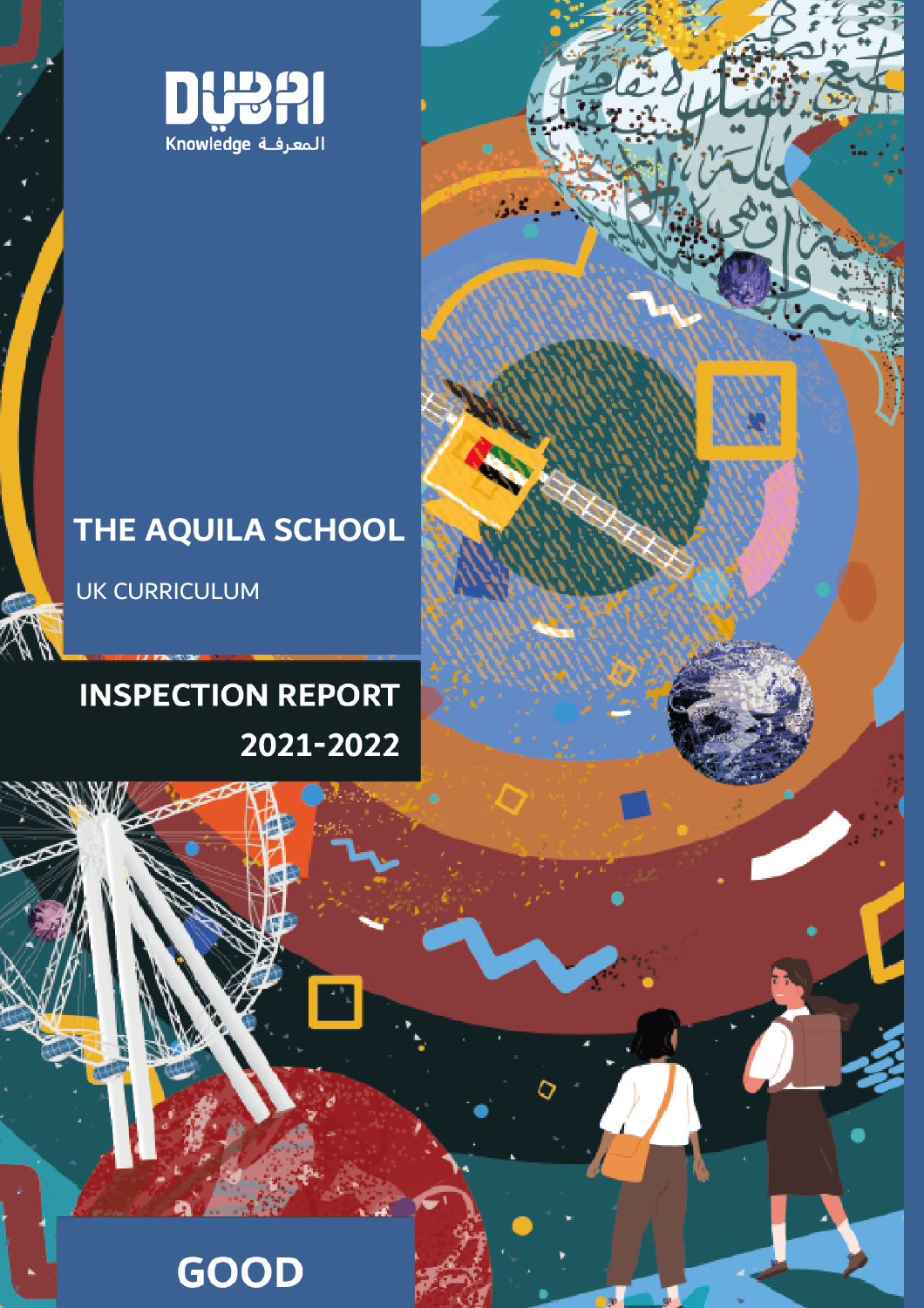

# **Contents**

<span id="page-1-0"></span>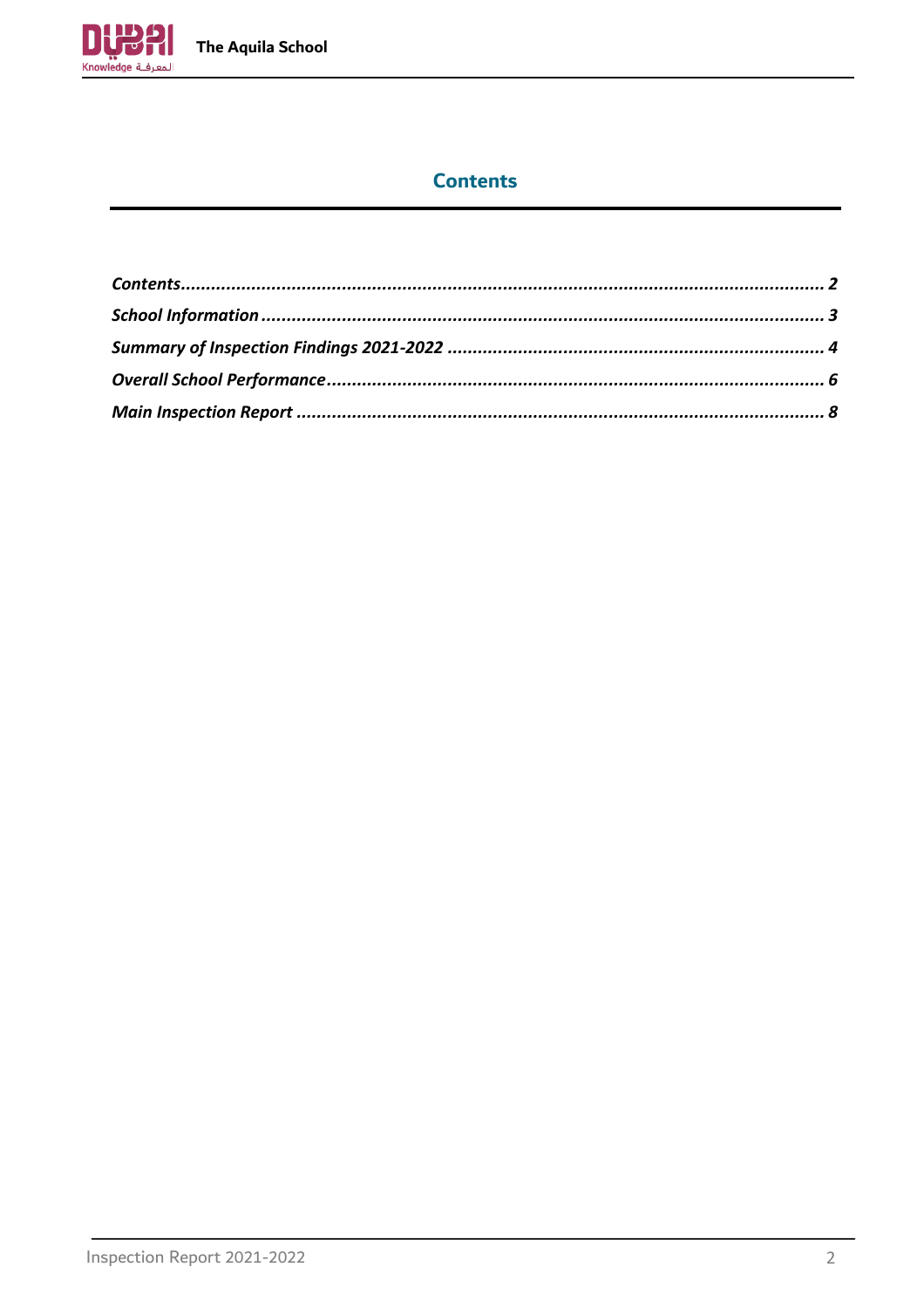

# <span id="page-2-0"></span>**School Information**

| Ë<br>Opening year of School<br>2018<br>General Information<br>www.theaquilaschool.com<br>Website<br>₩<br>045862700<br>C)<br>Telephone<br>Q<br>Principal<br>Wayne Howsen<br>最<br>1/1/2018<br>Principal - Date appointed<br>$\mathbb{S}$<br>Language of Instruction<br>English<br>的<br>07 to 10 March 2022<br><b>Inspection Dates</b><br>Gender of students<br>Boys and girls<br>释<br>$3 - 15$<br>Age range<br>AGE<br>$\frac{\partial}{\partial \varphi}$<br>FS1-Year 9<br>Grades or year groups<br>Students<br>Number of students on roll<br>854<br>Number of Emirati students<br>26<br>Number of students of determination<br>75<br>$\langle\!\!\!\langle \heartsuit \rangle\!\!\!\rangle$<br>Largest nationality group of students<br>Arab<br>i <sup>l.</sup><br>Number of teachers<br>65<br>Largest nationality group of teachers<br><b>British</b><br>$\bigcirc$<br><b>Teachers</b><br>Y<br>Number of teaching assistants<br>32<br>$\begin{array}{l} \mathbb{R}^{\mathbb{C}^{\mathbb{C}^{\mathbb{C}}}}_{\mathbb{R}^{\mathbb{C}^{\mathbb{C}}}}\\ \mathbb{R}^{\mathbb{C}^{\mathbb{C}^{\mathbb{C}}}}_{\mathbb{R}^{\mathbb{C}^{\mathbb{C}}}}\\ \mathbb{R}^{\mathbb{C}^{\mathbb{C}^{\mathbb{C}}}}_{\mathbb{R}^{\mathbb{C}^{\mathbb{C}}}}\\ \mathbb{R}^{\mathbb{C}^{\mathbb{C}^{\mathbb{C}}}}_{\mathbb{R}^{\mathbb{C}^{\mathbb{C}}}}\\ \mathbb{R}^{\math$<br>Teacher-student ratio<br>1:13<br><b>FID</b><br>COM<br>Number of guidance counsellors<br>$\mathbf{1}$<br>$\circledS$<br>Teacher turnover<br>10%<br><b>Educational Permit/License</b><br>UK<br><b>HAN</b><br>Ξ<br>Main Curriculum<br>Curricul<br>UK<br><b>External Tests and Examinations</b><br>PTE, PTM, PTS, GCSE, IGCSE, ASDAN, BTEC<br>霉<br>Accreditation<br><b>BSO</b> | $\odot$ | Location | Dubailand |
|--------------------------------------------------------------------------------------------------------------------------------------------------------------------------------------------------------------------------------------------------------------------------------------------------------------------------------------------------------------------------------------------------------------------------------------------------------------------------------------------------------------------------------------------------------------------------------------------------------------------------------------------------------------------------------------------------------------------------------------------------------------------------------------------------------------------------------------------------------------------------------------------------------------------------------------------------------------------------------------------------------------------------------------------------------------------------------------------------------------------------------------------------------------------------------------------------------------------------------------------------------------------------------------------------------------------------------------------------------------------------------------------------------------------------------------------------------------------------------------------------------------------------------------------------------------------------------------------------------------------------------------------------------------------------------------------------------------------------------------|---------|----------|-----------|
|                                                                                                                                                                                                                                                                                                                                                                                                                                                                                                                                                                                                                                                                                                                                                                                                                                                                                                                                                                                                                                                                                                                                                                                                                                                                                                                                                                                                                                                                                                                                                                                                                                                                                                                                      |         |          |           |
|                                                                                                                                                                                                                                                                                                                                                                                                                                                                                                                                                                                                                                                                                                                                                                                                                                                                                                                                                                                                                                                                                                                                                                                                                                                                                                                                                                                                                                                                                                                                                                                                                                                                                                                                      |         |          |           |
|                                                                                                                                                                                                                                                                                                                                                                                                                                                                                                                                                                                                                                                                                                                                                                                                                                                                                                                                                                                                                                                                                                                                                                                                                                                                                                                                                                                                                                                                                                                                                                                                                                                                                                                                      |         |          |           |
|                                                                                                                                                                                                                                                                                                                                                                                                                                                                                                                                                                                                                                                                                                                                                                                                                                                                                                                                                                                                                                                                                                                                                                                                                                                                                                                                                                                                                                                                                                                                                                                                                                                                                                                                      |         |          |           |
|                                                                                                                                                                                                                                                                                                                                                                                                                                                                                                                                                                                                                                                                                                                                                                                                                                                                                                                                                                                                                                                                                                                                                                                                                                                                                                                                                                                                                                                                                                                                                                                                                                                                                                                                      |         |          |           |
|                                                                                                                                                                                                                                                                                                                                                                                                                                                                                                                                                                                                                                                                                                                                                                                                                                                                                                                                                                                                                                                                                                                                                                                                                                                                                                                                                                                                                                                                                                                                                                                                                                                                                                                                      |         |          |           |
|                                                                                                                                                                                                                                                                                                                                                                                                                                                                                                                                                                                                                                                                                                                                                                                                                                                                                                                                                                                                                                                                                                                                                                                                                                                                                                                                                                                                                                                                                                                                                                                                                                                                                                                                      |         |          |           |
|                                                                                                                                                                                                                                                                                                                                                                                                                                                                                                                                                                                                                                                                                                                                                                                                                                                                                                                                                                                                                                                                                                                                                                                                                                                                                                                                                                                                                                                                                                                                                                                                                                                                                                                                      |         |          |           |
|                                                                                                                                                                                                                                                                                                                                                                                                                                                                                                                                                                                                                                                                                                                                                                                                                                                                                                                                                                                                                                                                                                                                                                                                                                                                                                                                                                                                                                                                                                                                                                                                                                                                                                                                      |         |          |           |
|                                                                                                                                                                                                                                                                                                                                                                                                                                                                                                                                                                                                                                                                                                                                                                                                                                                                                                                                                                                                                                                                                                                                                                                                                                                                                                                                                                                                                                                                                                                                                                                                                                                                                                                                      |         |          |           |
|                                                                                                                                                                                                                                                                                                                                                                                                                                                                                                                                                                                                                                                                                                                                                                                                                                                                                                                                                                                                                                                                                                                                                                                                                                                                                                                                                                                                                                                                                                                                                                                                                                                                                                                                      |         |          |           |
|                                                                                                                                                                                                                                                                                                                                                                                                                                                                                                                                                                                                                                                                                                                                                                                                                                                                                                                                                                                                                                                                                                                                                                                                                                                                                                                                                                                                                                                                                                                                                                                                                                                                                                                                      |         |          |           |
|                                                                                                                                                                                                                                                                                                                                                                                                                                                                                                                                                                                                                                                                                                                                                                                                                                                                                                                                                                                                                                                                                                                                                                                                                                                                                                                                                                                                                                                                                                                                                                                                                                                                                                                                      |         |          |           |
|                                                                                                                                                                                                                                                                                                                                                                                                                                                                                                                                                                                                                                                                                                                                                                                                                                                                                                                                                                                                                                                                                                                                                                                                                                                                                                                                                                                                                                                                                                                                                                                                                                                                                                                                      |         |          |           |
|                                                                                                                                                                                                                                                                                                                                                                                                                                                                                                                                                                                                                                                                                                                                                                                                                                                                                                                                                                                                                                                                                                                                                                                                                                                                                                                                                                                                                                                                                                                                                                                                                                                                                                                                      |         |          |           |
|                                                                                                                                                                                                                                                                                                                                                                                                                                                                                                                                                                                                                                                                                                                                                                                                                                                                                                                                                                                                                                                                                                                                                                                                                                                                                                                                                                                                                                                                                                                                                                                                                                                                                                                                      |         |          |           |
|                                                                                                                                                                                                                                                                                                                                                                                                                                                                                                                                                                                                                                                                                                                                                                                                                                                                                                                                                                                                                                                                                                                                                                                                                                                                                                                                                                                                                                                                                                                                                                                                                                                                                                                                      |         |          |           |
|                                                                                                                                                                                                                                                                                                                                                                                                                                                                                                                                                                                                                                                                                                                                                                                                                                                                                                                                                                                                                                                                                                                                                                                                                                                                                                                                                                                                                                                                                                                                                                                                                                                                                                                                      |         |          |           |
|                                                                                                                                                                                                                                                                                                                                                                                                                                                                                                                                                                                                                                                                                                                                                                                                                                                                                                                                                                                                                                                                                                                                                                                                                                                                                                                                                                                                                                                                                                                                                                                                                                                                                                                                      |         |          |           |
|                                                                                                                                                                                                                                                                                                                                                                                                                                                                                                                                                                                                                                                                                                                                                                                                                                                                                                                                                                                                                                                                                                                                                                                                                                                                                                                                                                                                                                                                                                                                                                                                                                                                                                                                      |         |          |           |
|                                                                                                                                                                                                                                                                                                                                                                                                                                                                                                                                                                                                                                                                                                                                                                                                                                                                                                                                                                                                                                                                                                                                                                                                                                                                                                                                                                                                                                                                                                                                                                                                                                                                                                                                      |         |          |           |
|                                                                                                                                                                                                                                                                                                                                                                                                                                                                                                                                                                                                                                                                                                                                                                                                                                                                                                                                                                                                                                                                                                                                                                                                                                                                                                                                                                                                                                                                                                                                                                                                                                                                                                                                      |         |          |           |
|                                                                                                                                                                                                                                                                                                                                                                                                                                                                                                                                                                                                                                                                                                                                                                                                                                                                                                                                                                                                                                                                                                                                                                                                                                                                                                                                                                                                                                                                                                                                                                                                                                                                                                                                      |         |          |           |
|                                                                                                                                                                                                                                                                                                                                                                                                                                                                                                                                                                                                                                                                                                                                                                                                                                                                                                                                                                                                                                                                                                                                                                                                                                                                                                                                                                                                                                                                                                                                                                                                                                                                                                                                      |         |          |           |
| <b>School Journey for THE AQUILA SCHOOL</b>                                                                                                                                                                                                                                                                                                                                                                                                                                                                                                                                                                                                                                                                                                                                                                                                                                                                                                                                                                                                                                                                                                                                                                                                                                                                                                                                                                                                                                                                                                                                                                                                                                                                                          |         |          |           |

| <b>Acceptable Market Meak Constanting Market Acceptable Meak Constanting Market Meak Constanting Meak</b> |
|-----------------------------------------------------------------------------------------------------------|
|                                                                                                           |
|                                                                                                           |
| 2021-2022                                                                                                 |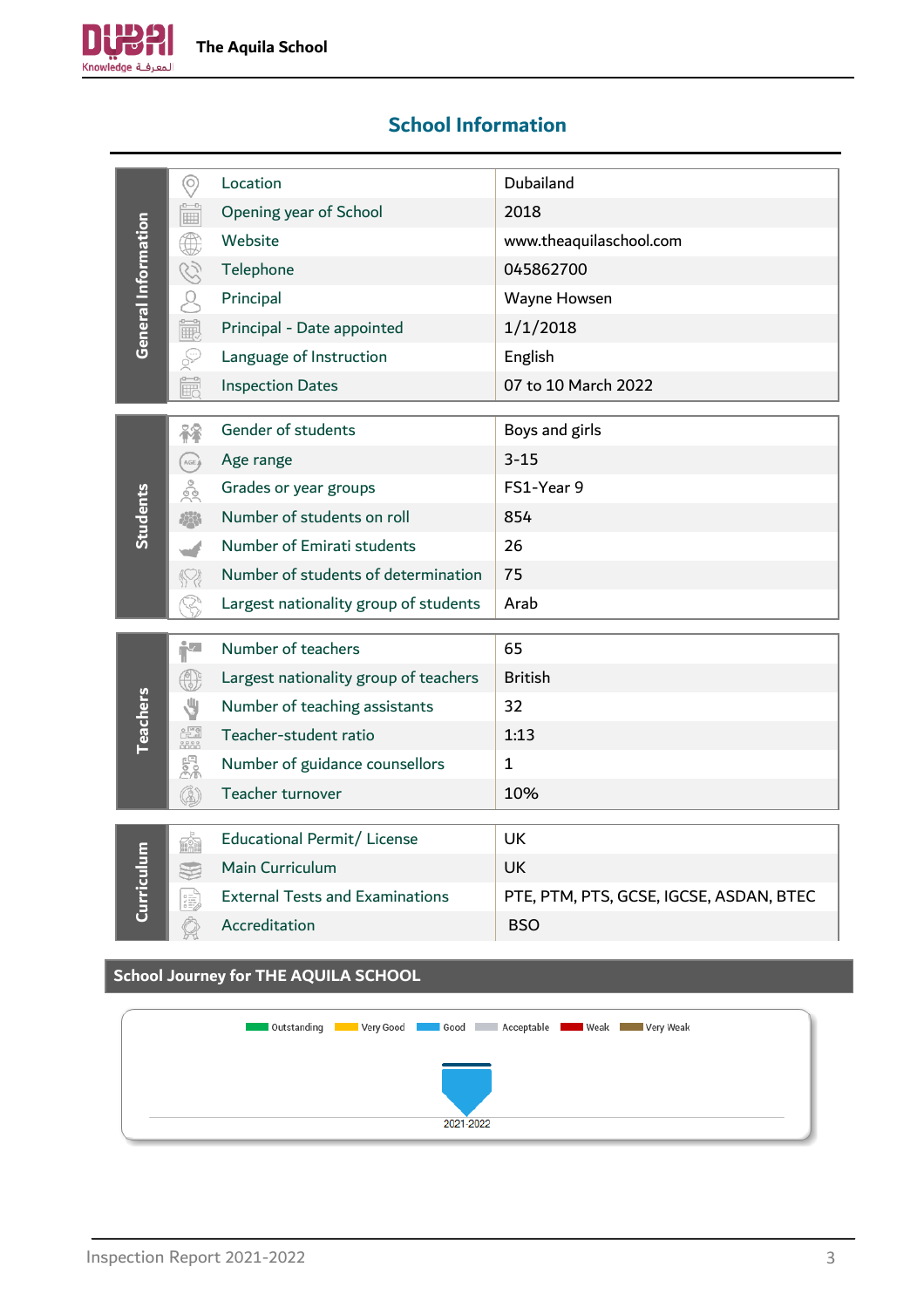

# **Summary of Inspection Findings 2021-2022**

<span id="page-3-0"></span>The overall quality of education provided by the school is **good**. The section below summarises the inspection findings for students' outcomes, provision and leadership.

| Students Outcomes            | Students' attainment has improved and is consistently good in most subjects and across all<br>phases. A particular strength of the school is the baseline assessment of students, gathered upon<br>arrival. From the outcomes of this assessment, the school offers planned provision, particularly<br>for those students with English language needs. Students in all phases make good progress in all<br>subjects.<br>Students have very positive attitudes to learning. They take responsibility for their own behaviour<br>and are respectful towards one another and towards all adults. Bullying is rare. Students have a<br>positive work ethic. They occasionally take the initiative to identify, plan, develop and implement<br>their own projects, involving innovation. |
|------------------------------|-------------------------------------------------------------------------------------------------------------------------------------------------------------------------------------------------------------------------------------------------------------------------------------------------------------------------------------------------------------------------------------------------------------------------------------------------------------------------------------------------------------------------------------------------------------------------------------------------------------------------------------------------------------------------------------------------------------------------------------------------------------------------------------|
|                              | Teachers plan lessons systematically in all phases. In the strongest lessons effective planning<br>provides appropriate focus to prior learning and key vocabulary. However, in some lessons,<br>teaching lacks sufficient pace and challenge. Teachers use questions well to prompt thinking and                                                                                                                                                                                                                                                                                                                                                                                                                                                                                   |
|                              | to test students' learning and understanding. They use information gained from assessments well<br>in planning for learning.                                                                                                                                                                                                                                                                                                                                                                                                                                                                                                                                                                                                                                                        |
| Provision for learners       | The school has developed a systematic programme of curriculum review. The curriculum ensures<br>continuity and breadth for students as they move from year to year. It provides effective support<br>for those students whose first language is not English. The school provides a broad range of extra<br>activities to enrich learning and to enhance personal and social development.                                                                                                                                                                                                                                                                                                                                                                                            |
|                              | The highly-effective procedures and monitoring arrangements to keep students safe at all times<br>are particular strengths. They are consistent in all phases. Relationships between teachers and<br>students are very positive. Procedures for the identification of students of determination and<br>those who are gifted and talented are appropriate.                                                                                                                                                                                                                                                                                                                                                                                                                           |
|                              |                                                                                                                                                                                                                                                                                                                                                                                                                                                                                                                                                                                                                                                                                                                                                                                     |
| Leadership and<br>management | Senior leaders set a clear direction and promote a vision that is communicated to, and shared by,<br>the whole school community. Across the phases, leaders are effective in establishing a positive<br>climate for learning. They have been particularly successful in managing a developing school<br>through the additional challenges brought on by the pandemic, and in maintaining consistently<br>good outcomes.                                                                                                                                                                                                                                                                                                                                                             |
|                              |                                                                                                                                                                                                                                                                                                                                                                                                                                                                                                                                                                                                                                                                                                                                                                                     |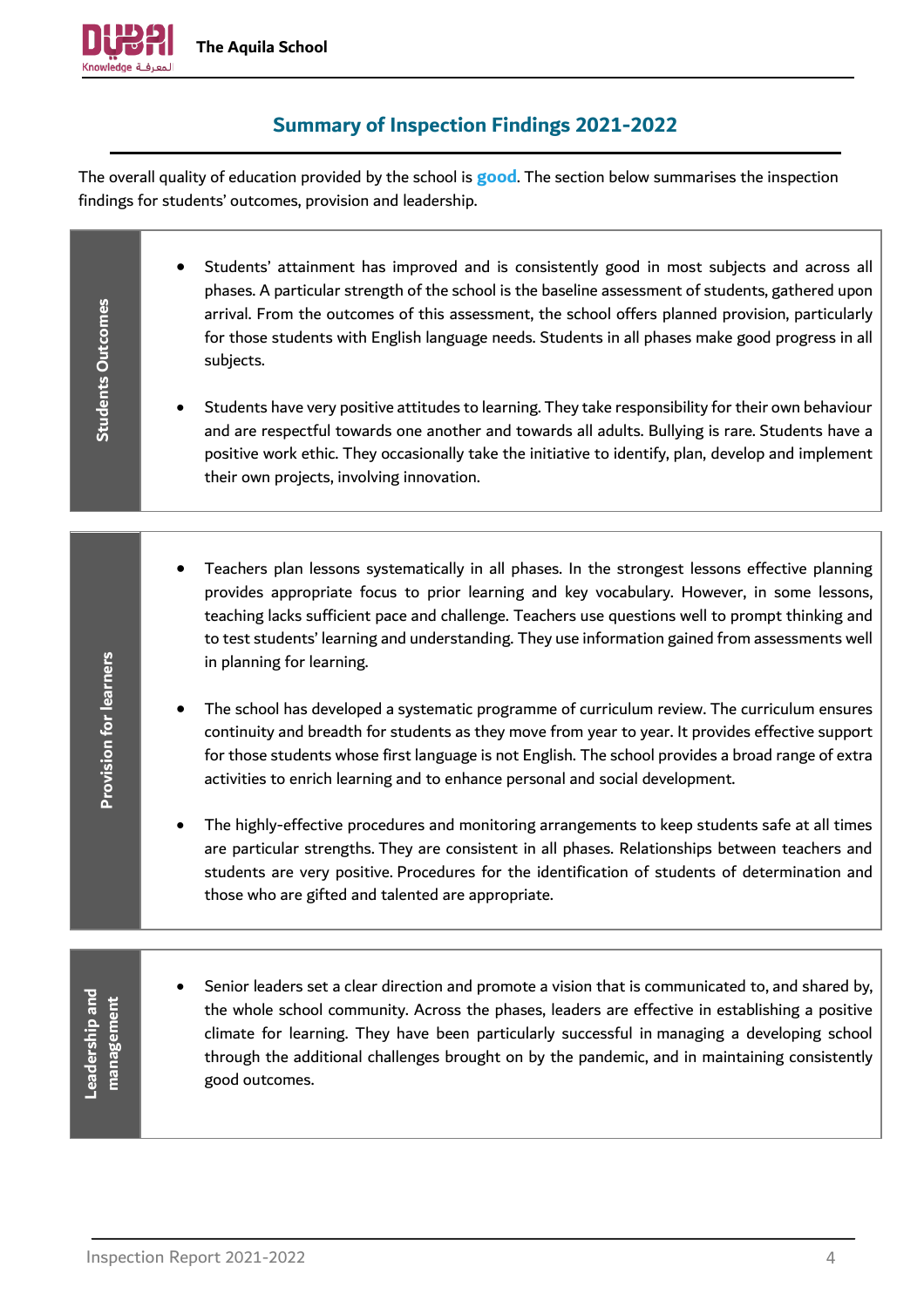

#### **The Best Features of The School:**

- Strong promotion of the school's values, policies and procedures; developing a strong community feel and helping the school run smoothly on a day-to-day basis
- Good provision for teaching, assessment and the curriculum, leading to consistently good learning outcomes in most subjects
- The very respectful relationships which students have with staff and with one another, which underpin a very positive climate for learning
- The safe, secure environment for learning and the rigorous procedures for the safeguarding of students, including child protection
- The high quality, well-resourced premises and specialist facilities that allow access to all and are conducive to effective teaching and learning.

#### **Key Recommendations:**

- Increase attainment across all subjects, particularly in Arabic, by raising expectations and increasing levels of challenge.
- Develop the capacity of middle leaders to fulfil their role, with accountability to governors and senior leaders, so as to ensure very good quality outcomes for students.
- Increase the accuracy of the school's self-evaluation and involve more leaders, at all levels, in the process.
- Improve the quality of provision for students of determination.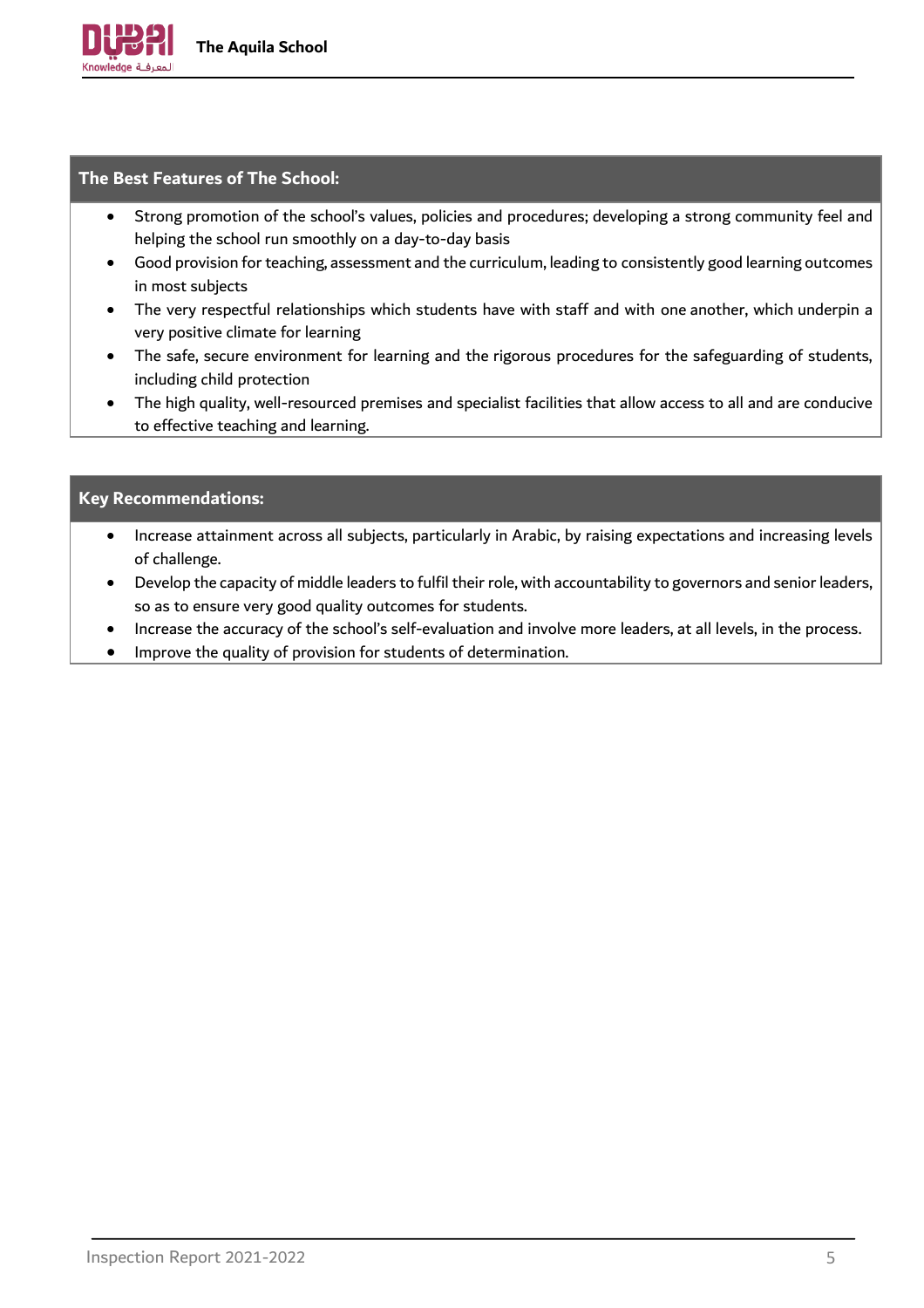<span id="page-5-0"></span>

# **Overall School Performance**

# **Good**

**1. Students' Achievement**

|                                        |            | <b>Foundation Stage</b> | <b>Primary</b> | <b>Secondary</b> |
|----------------------------------------|------------|-------------------------|----------------|------------------|
|                                        | Attainment | Not applicable          | Good           | Good             |
| slamic<br>Education                    | Progress   | Not applicable          | Good           | Good             |
|                                        | Attainment | Not applicable          | Acceptable     | Acceptable       |
| Arabic as a<br>First Language          | Progress   | Not applicable          | Good           | Good             |
|                                        | Attainment | Not applicable          | Good           | Good             |
| Arabic as an<br>Additional<br>Language | Progress   | Not applicable          | Good           | Good             |
| ABCP<br>English                        | Attainment | Good                    | Good           | Good             |
|                                        | Progress   | Good                    | Good           | Good             |
| $\pmb{+}$<br>$\times$                  | Attainment | Good                    | Good           | Good             |
| <b>Mathematics</b>                     | Progress   | Good                    | Good           | Good             |
| <b>Science</b>                         | Attainment | Good                    | Good           | Good             |
|                                        | Progress   | Good                    | Good           | Good             |
|                                        |            | <b>Foundation Stage</b> | <b>Primary</b> | <b>Secondary</b> |
| <b>Learning skills</b>                 |            | Good                    | Good           | Good             |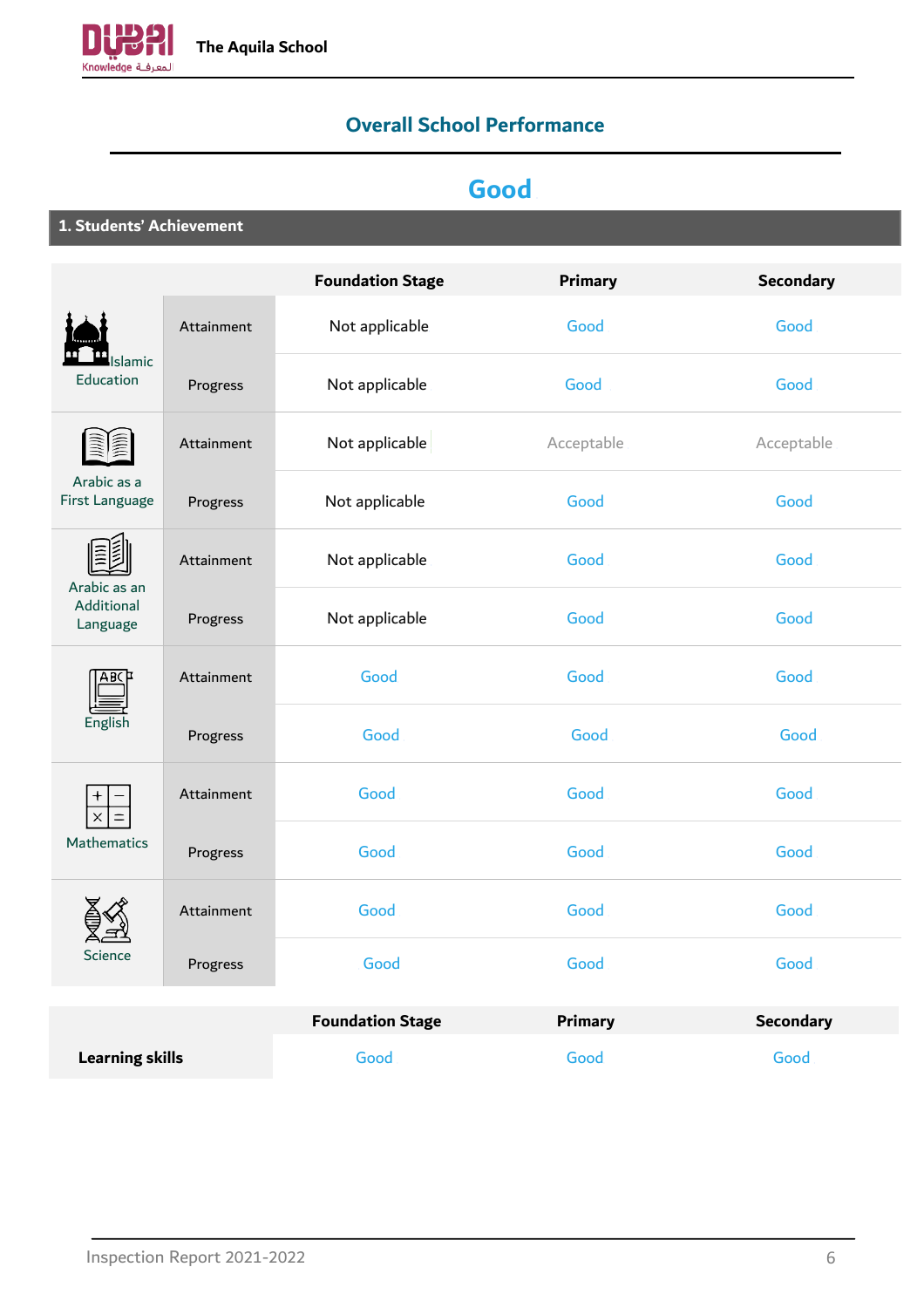

### **2. Students' personal and social development, and their innovation skills**

|                                                                                                 | <b>Foundation Stage</b> | <b>Primary</b> | <b>Secondary</b> |
|-------------------------------------------------------------------------------------------------|-------------------------|----------------|------------------|
| <b>Personal development</b>                                                                     | Very good               | Very good      | Very good        |
| <b>Understanding of Islamic</b><br>values and awareness of<br><b>Emirati and world cultures</b> | Good                    | <b>Good</b>    | Good             |
| Social responsibility and<br>innovation skills                                                  | Good                    | <b>Good</b>    | Good             |

# **3. Teaching and assessment**

|                                         | <b>Foundation Stage</b> | <b>Primary</b> | <b>Secondary</b> |
|-----------------------------------------|-------------------------|----------------|------------------|
| <b>Teaching for effective learning</b>  | Good                    | Good           | Good             |
| <b>Assessment</b>                       | <b>Good</b>             | Good           | Good             |
| 4. Curriculum                           |                         |                |                  |
|                                         | <b>Foundation Stage</b> | <b>Primary</b> | <b>Secondary</b> |
| Curriculum design and<br>implementation | Good                    | Good           | Good             |
| <b>Curriculum adaptation</b>            | <b>Good</b>             | Good           | Good             |

### **5. The protection, care, guidance and support of students**

|                                                                                    | <b>Foundation Stage</b> | <b>Primary</b> | <b>Secondary</b> |
|------------------------------------------------------------------------------------|-------------------------|----------------|------------------|
| Health and safety, including<br>arrangements for child<br>protection/ safeguarding | Very good               | Very good      | Very good        |
| Care and support                                                                   | Good                    | Good.          | Good             |
| 6. Leadership and management                                                       |                         |                |                  |
| The effectiveness of leadership<br>Good                                            |                         |                |                  |
| School self-evaluation and improvement planning<br>Good                            |                         |                |                  |
| <b>Parents and the community</b>                                                   |                         | Good           |                  |
| Governance                                                                         |                         | Good           |                  |

**Management, staffing, facilities and resources** and the state of the state of the Very good

For further information regarding the inspection process, please look at **[UAE School Inspection Framework](https://www.khda.gov.ae/Areas/Administration/Content/FileUploads/Publication/Documents/English/20170112135640_KHDAINSPECTIONFRAMEWORKEN.pdf)**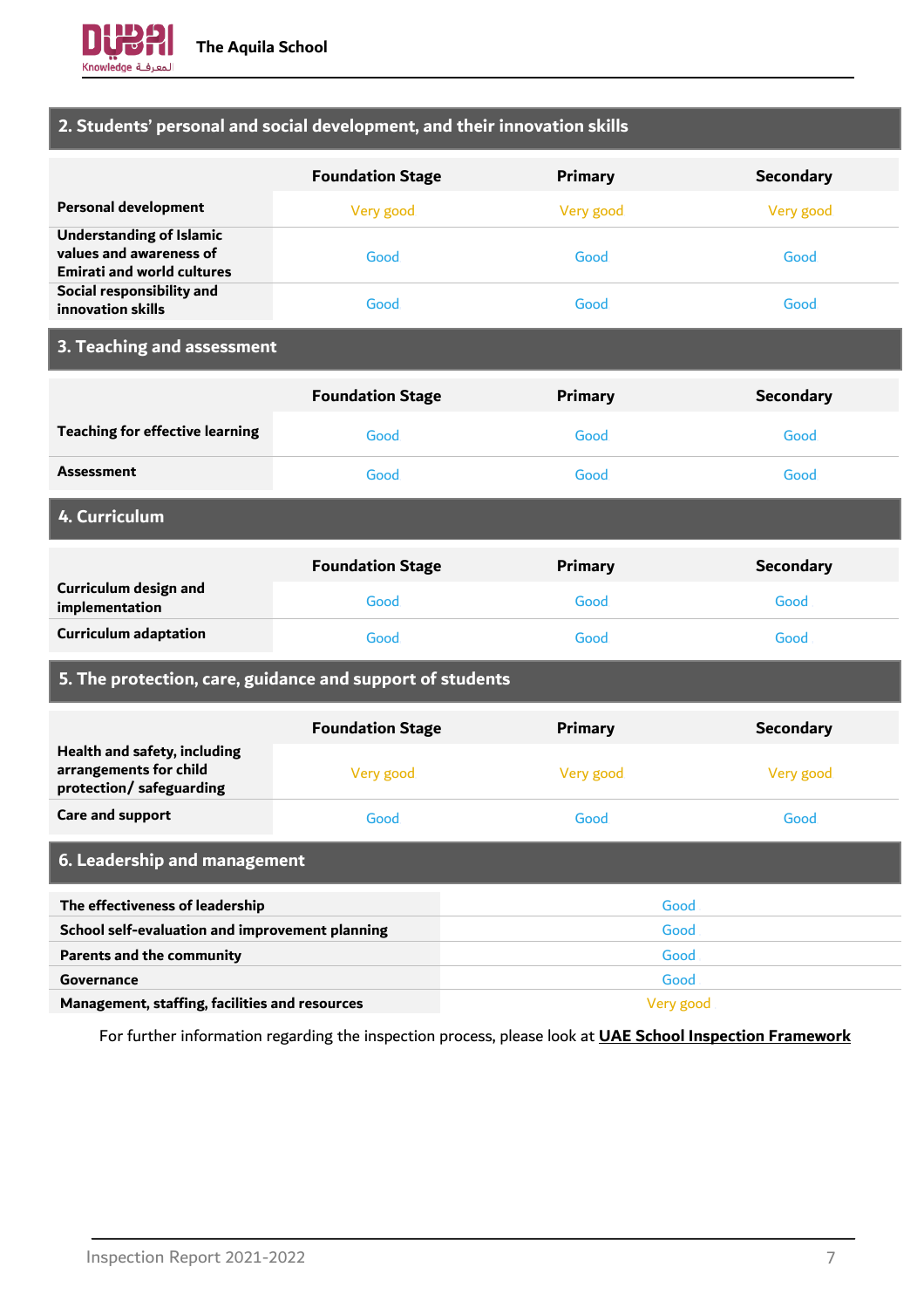

### <span id="page-7-0"></span>**Main Inspection Report**

#### **1. Students' Achievement**

#### **Islamic Education**

|            | <b>Foundation Stage</b> | <b>Primary</b> | Secondary |
|------------|-------------------------|----------------|-----------|
| Attainment | Not applicable.         | Good           | Good      |
| Progress   | Not applicable.         | Good           | Good      |

• Across both phases, the majority of students attain levels that are above curriculum expectations. This is supported by information from internal and external assessments. Attainment in Primary is better than in Secondary. Progress by Arab students in Secondary is less secure.

- Students have developed strong memorisation and recitation skills. Their knowledge of Fiqh and their understanding of Divine Revelations are improving. Their knowledge and application of the rules of Tajweed, and their knowledge of Articles of Faith, are adequate across the school.
- With improved provision in the curriculum, students now make appropriate connections with real-life situations. They are beginning to support their answers with evidence from the Holy Qur'an and Hadeeth. However, their answers often lack sufficient depth.

#### **For Development:**

- Improve students' knowledge and application of the rules of recitation.
- Ensure that students reinforce their answers with appropriate, detailed reference to the Holy Qur'an.

|            | <b>Foundation Stage</b> | <b>Primary</b> | <b>Secondary</b> |
|------------|-------------------------|----------------|------------------|
| Attainment | Not applicable          | Acceptable.    | Acceptable       |
| Progress   | Not applicable          | Good           | Good             |

# **Arabic as a First Language**

- The majority of students make better than expected progress in most language skills. Although information from internal and external assessments shows attainment to be above curriculum levels, attainment in lessons remains in line with expected levels. This is partly due to students' generally low starting points.
- Most students' listening and reading skills are developing well. They are making steady progress in their reading, comprehension and oral language skills. Students in Secondary are beginning to develop skills in literary analysis. Their creative writing skills are variable in both Primary and Secondary.
- The recent introduction of poetry in Primary is contributing to the development of oral and reading skills. Students across the school are starting to write for different purposes. However, their knowledge of how to accurately present their written work is limited.

- Raise teachers' and students' expectations of the development of all language skills.
- Ensure that students use the appropriate conventions in the presentation of their written work.
- Improve students' attainment throughout the school.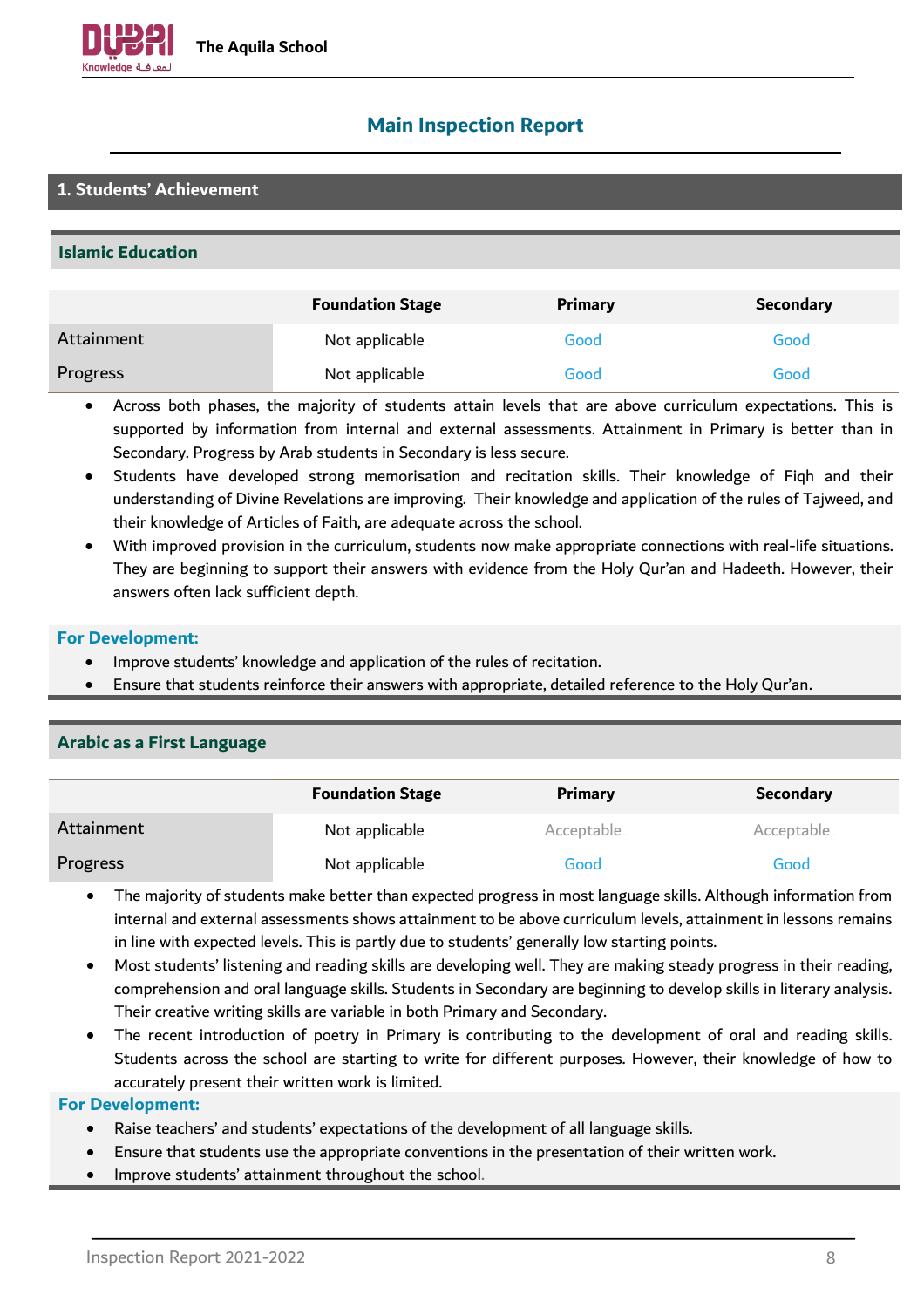#### **Arabic as an Additional Language**

|            | <b>Foundation Stage</b> | Primary | <b>Secondary</b> |
|------------|-------------------------|---------|------------------|
| Attainment | Not applicable          | Good    | Good             |
| Progress   | Not applicable          | Good    | Good             |

- Students in both Primary and Secondary attain levels that are above curriculum expectations. The majority make better than expected progress. However, this is not consistent across all groups. Students who are new to Arabic and those in lower primary classes make the strongest progress.
- Students' listening and reading skills are well developed. They are able to understand and respond to oral and written texts, using appropriate expressions. Students in upper Primary and Secondary are beginning to write at length, using descriptive language.
- Recent changes in the curriculum, and an increased focus on making the teaching of the language more relevant, are beginning to have a positive impact on students' attainment. However, students in Secondary do not respond consistently well to unfamiliar contexts, either orally or in writing.

#### **For Development:**

- Improve students' oral and writing skills in both Primary and Secondary.
- Provide students with tasks that are appropriate to their needs and ability.

#### **English**

|            | <b>Foundation Stage</b> | <b>Primary</b> | <b>Secondary</b> |
|------------|-------------------------|----------------|------------------|
| Attainment | Good                    | Good           | Good             |
| Progress   | Good                    | Good           | Good             |

- Attainment levels in internal and external assessments are strong in Primary and Secondary. From a low starting point in Foundation Stage (FS), most students make rapid progress in the development of their language skills.
- Students' listening and reading are stronger than their writing. In all phases and year groups, there is a wide variation in students' ability to speak clearly and to present their work orally using standard English.
- The strong emphasis given to reading skills is beginning to have a positive impact on the development of students' vocabulary. The rate of progress in the acquisition of writing and comprehension skills is also improving. However, students' ability to analyse written texts critically is not well developed
- In every phase, Emirati students' attainment levels are lower than those of other students.

- Improve students' spelling, punctuation, and grammar by ensuring that they check their work for accuracy.
- Improve the standards of students' speaking throughout the school.
- Develop students' higher-order thinking and their critical analysis of texts.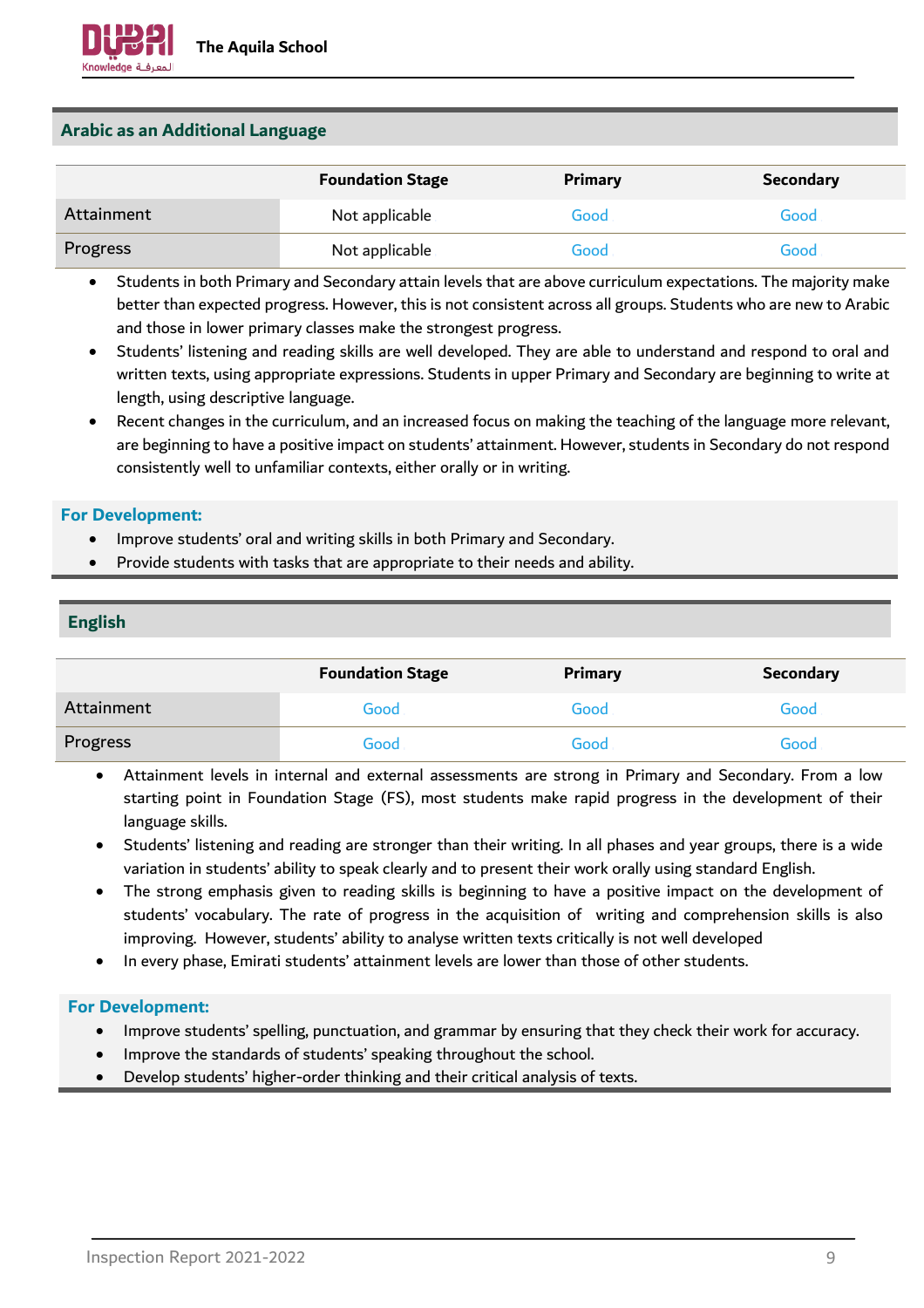

#### **Mathematics**

|            | <b>Foundation Stage</b> | Primary | Secondary |
|------------|-------------------------|---------|-----------|
| Attainment | Good                    | Good    | Good      |
| Progress   | Good                    | Good    | Good      |

- Information from external assessments for Primary and Secondary, and from internal assessments for all phases, shows higher attainment levels and more rapid progress than that which is typically seen in lessons and in students' workbooks.
- Students are competent in all areas of mathematics, apart from practical measuring in geometry. Their understanding of mathematical concepts is secure. They have regular opportunities to apply their mathematical learning to real-life situations, and to relate it to work in other subject areas.
- The emphasis on developing mathematical language, through supportive classroom displays, is equipping students with the ability to explain their thinking clearly and to justify their answers. Students' abilities to record outcomes accurately and to manipulate number concepts is variable across and within phases.
- Emirati students are achieving at similar levels to their peers.

#### **For Development:**

- Address the inconsistencies of students' recording of their outcomes and improve the accuracy of measurements in geometry.
- Improve the consistency with which students manipulate number concepts.

#### **Science**

|            | <b>Foundation Stage</b> | Primary | <b>Secondary</b> |
|------------|-------------------------|---------|------------------|
| Attainment | Good.                   | Good    | Good             |
| Progress   | Good                    | Good    | Good             |

- Children in FS acquire secure knowledge of the world around them. Students in Primary and Secondary have good scientific knowledge and understanding. The quality of their investigation skills varies. A minority of investigations are not linked effectively to the topics being taught.
- Work is usually well matched to the needs of all students, but sometimes it lacks challenge for the most able. In both Primary and Secondary, there is too little independent learning or research. Learning technology is underused.
- Senior leaders have recently established separate science courses in Secondary. They provide collaborative approaches which enable students to explore and broaden their understanding. Teachers in Primary and Secondary generally use well-planned practical work to give students opportunities to improve their scientific understanding and knowledge.
- Emirati students are achieving at similar levels to others.

- Improve the quality of investigative work in Primary and Secondary.
- Provide more opportunities for students to develop their independent learning skills and their use of learning technology.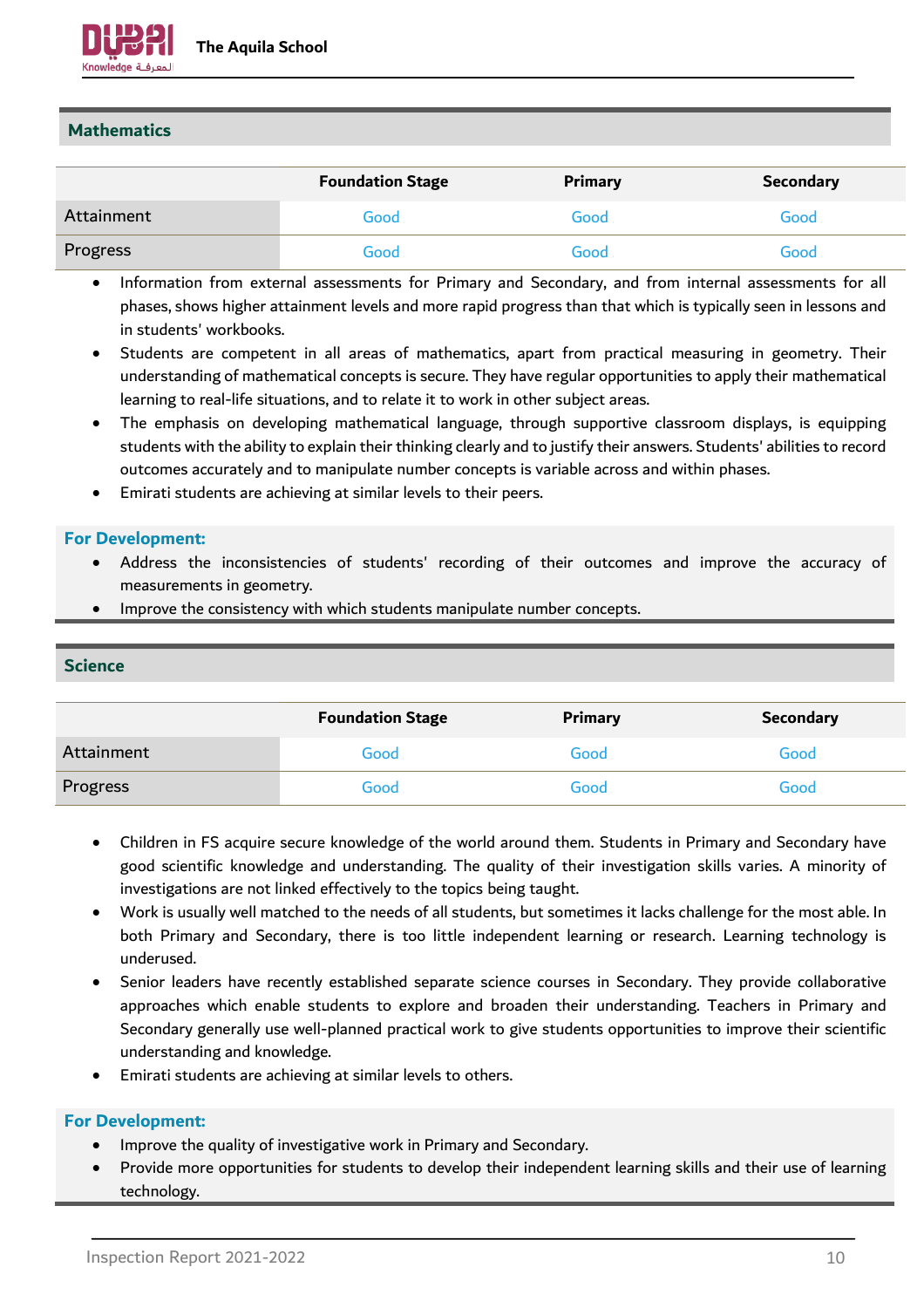

#### **Learning Skills**

|                 | <b>Foundation Stage</b> | Primary | <b>Secondary</b> |
|-----------------|-------------------------|---------|------------------|
| Learning skills | Good                    | Good    | Good             |

- Children in FS have many opportunities to speak to one another and to develop good communication skills. Students in Primary and Secondary are enthusiastic learners, who often know how well they are doing and their next steps in learning.
- Students can collaborate well, share what they know and develop their thinking skills, notably in Islamic Education, Arabic and English. They do not have sufficient opportunities to use learning technologies or to carry out research, and the quality of their independent learning skills varies.
- Students make connections between learning in different subjects and use specialist subject terminology and vocabulary with accuracy. They can apply what they learn to the wider world and to life in the UAE. They develop their innovation and enterprise skills, usually within organised school events.

#### **For Development:**

- Improve students' independent learning skills and provide them with more opportunities to use learning technologies.
- Encourage the development of students' innovation and enterprise skills.

#### **2. Students' personal and social development, and their innovation skills**

|                      | <b>Foundation Stage</b> | Primary   | <b>Secondary</b> |
|----------------------|-------------------------|-----------|------------------|
| Personal development | Very good               | Very good | Very good        |

- Students in all phases have very positive attitudes to learning, which contribute to a very harmonious learning community. They take responsibility for their own behaviour. They are respectful towards all adults and to one another. Bullying is rare.
- Relationships between students and staff are friendly and considerate. Students, in all phases, are sensitive to the needs of others, including students of determination. They are willing to support one another, both socially and in their schoolwork.
- Students are very aware of the importance of, and what constitutes, a healthy lifestyle. They frequently make healthy eating choices and participate in regular exercise. Average attendance is at least 96%. Almost all students are punctual to lessons, including after break times.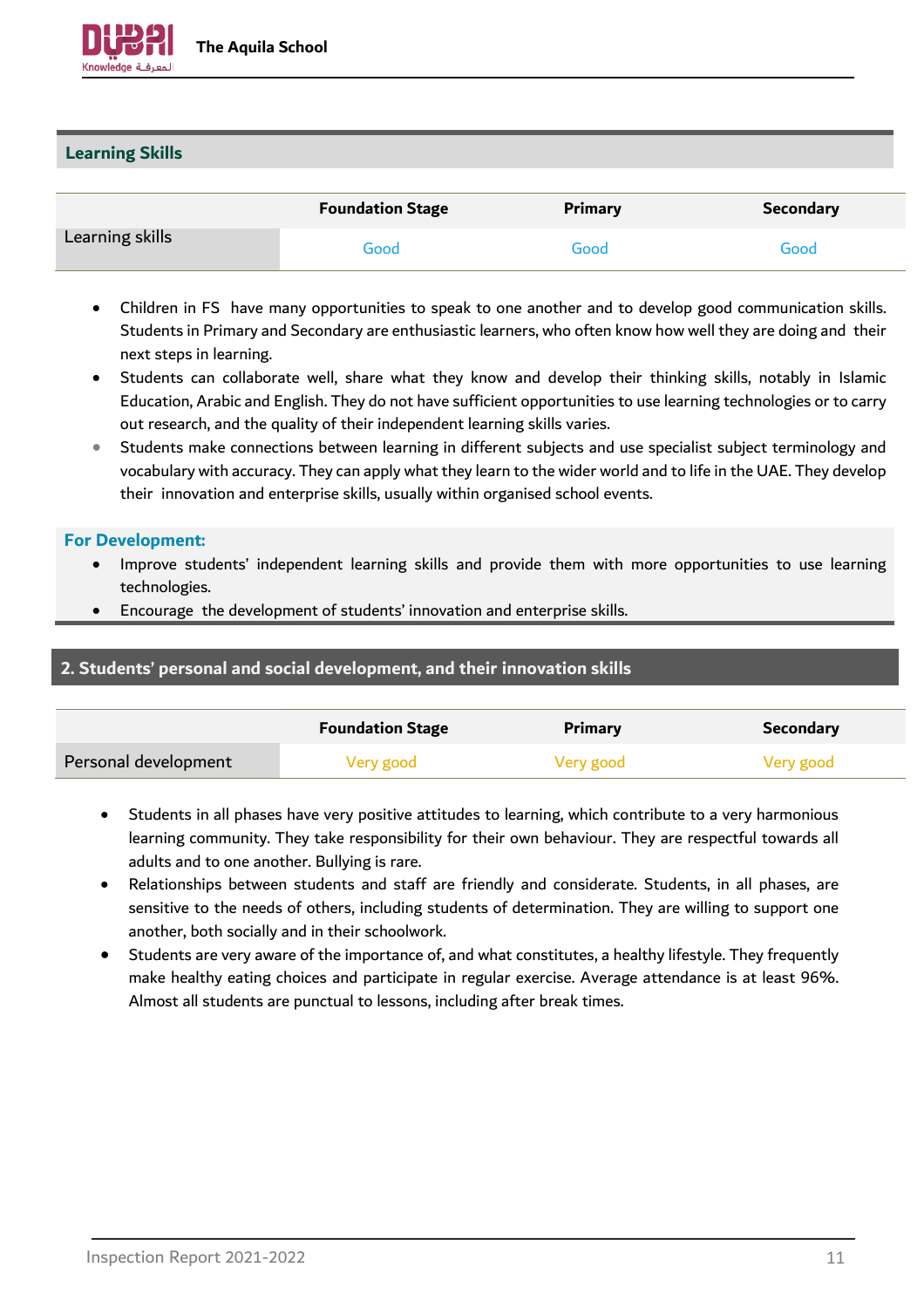

|                            | <b>Foundation Stage</b> | Primary | <b>Secondary</b> |
|----------------------------|-------------------------|---------|------------------|
| Understanding of Islamic   |                         |         |                  |
| values and awareness of    | Good                    | Good    | Good             |
| Emirati and world cultures |                         |         |                  |

- Students in Primary and Secondary have a strong knowledge and understanding of Emirati culture and heritage, and of the other world cultures represented in the school. Children in FS are less secure in their appreciation.
- Across all phases, students demonstrate a strong understanding of, and respect for Islamic values. Most show well-developed self-awareness. They are considerate. They participate in the food-bank collection during the holy month of Ramadan. They have limited participation in Islamic celebrations.
- Students take part in cultural events such as National Day and Flag Day. Through their work in UAE social studies classes, they have developed a strong knowledge and awareness of the factors that influence contemporary life in the UAE.

|                                                | <b>Foundation Stage</b> | <b>Primary</b> | <b>Secondary</b> |
|------------------------------------------------|-------------------------|----------------|------------------|
| Social responsibility and<br>innovation skills | Good                    | Good           | Good             |

- Students in all phases are aware of their responsibilities in the school. They show empathy towards others, including students of determination.The school provides some opportunities for students to take on leadership roles and to volunteer within the local community.
- Students show a positive attitude to work. They enjoy purposeful activity. Occasionally they take the initiative to identify, plan, develop and implement their own projects and entrepreneurial ideas.
- Students take care of their immediate surroundings. They are aware of the importance of environmental issues, which are well promoted through the hydroponics farm. Otherwise, they have limited participation in activities to support conservation and sustainability.

- Provide more opportunities for students to initiate and manage their own innovative ideas, enterprise activities and entrepreneurial projects, and to participate in conservation and sustainability activities.
- Encourage more students to take on leadership roles and engage as volunteers in community activites.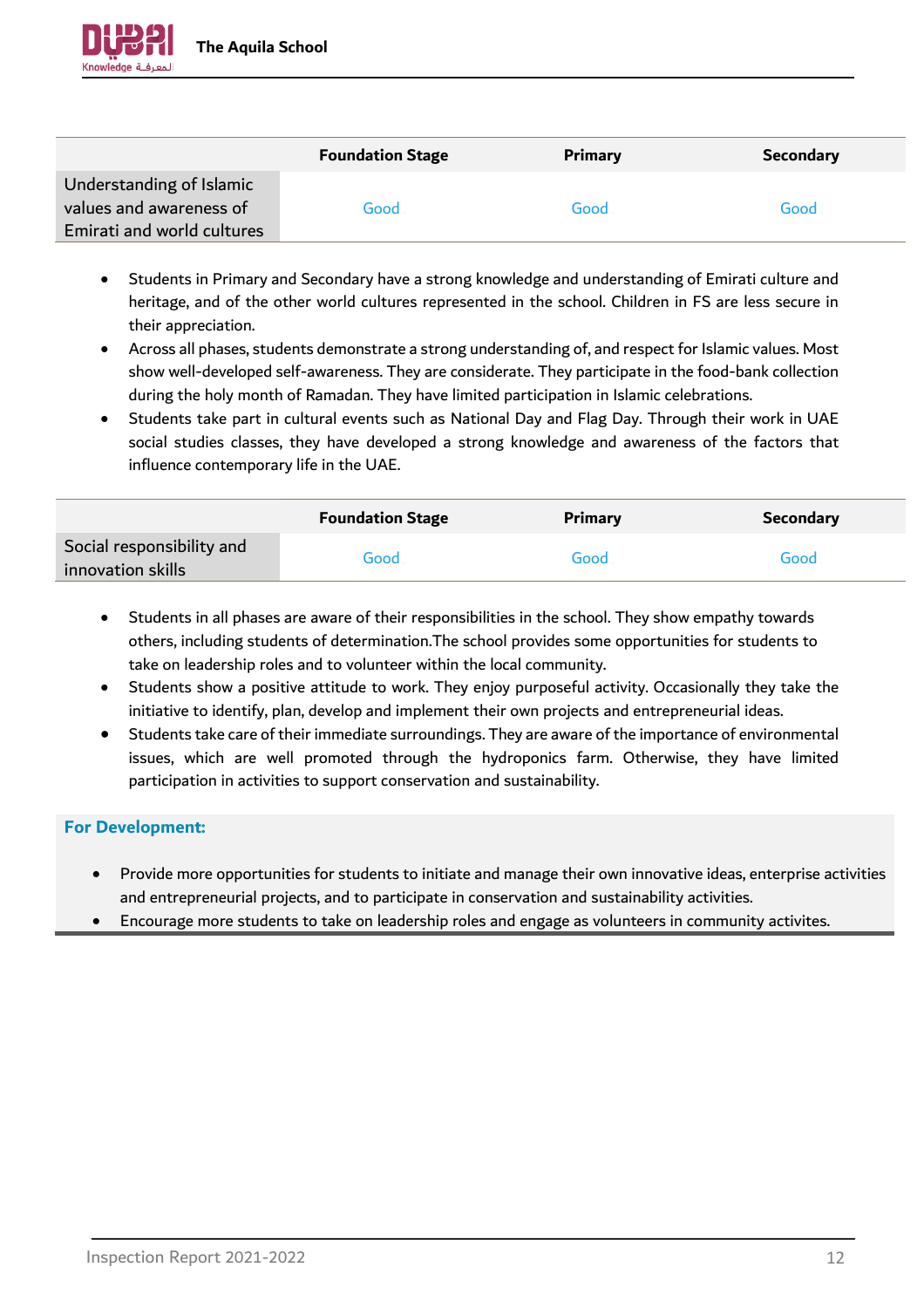

#### **3. Teaching and assessment**

|                                    | <b>Foundation Stage</b> | Primary | <b>Secondary</b> |
|------------------------------------|-------------------------|---------|------------------|
| Teaching for effective<br>learning | Good                    | Good    | Good             |

- Teachers in FS have a good understanding of how young children learn best. Subject knowledge, across all phases, is generally secure. Although lesson planning is mostly effective, at times, it lacks sufficient focus and contains too many activities.
- Relationships with students in all phases are a strength. Teachers are open, supportive and skilled in their questioning. Most ensure a good range of activities, but they do not always meet the needs of all groups of students. The pace of lessons is sometimes inappropriate.
- Teachers encourage students to take responsibility for their own learning. They provide opportunities for students to reflect on their work and to think for themselves. Opportunities to promote critical thinking and problem-solving, and to use information technologies effectively, vary across subjects and phases.

|            | <b>Foundation Stage</b> | <b>Primary</b> | <b>Secondary</b> |
|------------|-------------------------|----------------|------------------|
| Assessment | Good                    | Good           | Good             |

- Teachers use a wide range of assessments to measure students' achievement, well-being and cognitive development. Internal subject assessment outcomes are well linked to external assessment outcomes and provide valid measures of students' attainment. Students are well prepared for external assessments.
- Assessment outcomes are carefully analysed to provide information about the performance of individual students and groups. Teachers routinely track the achievement of students over time. The information that arises from tracking is used to inform teachers' planning, and to adapt the curriculum for students of determination.
- In all phases, measurement of students' progress from their performance in lessons and from scrutiny of their notebooks is not sufficiently accurate. Teachers make effective use of an appropriate range of assessment strategies. Students have many opportunities to assess their own learning.

- Use curriculum goals to plan learning objectives for different groups of students, so that activities may be matched more rigorously to their needs.
- Accurately measure students' progress in lessons and from their workbooks by judging attainment against the learning objectives of the lesson.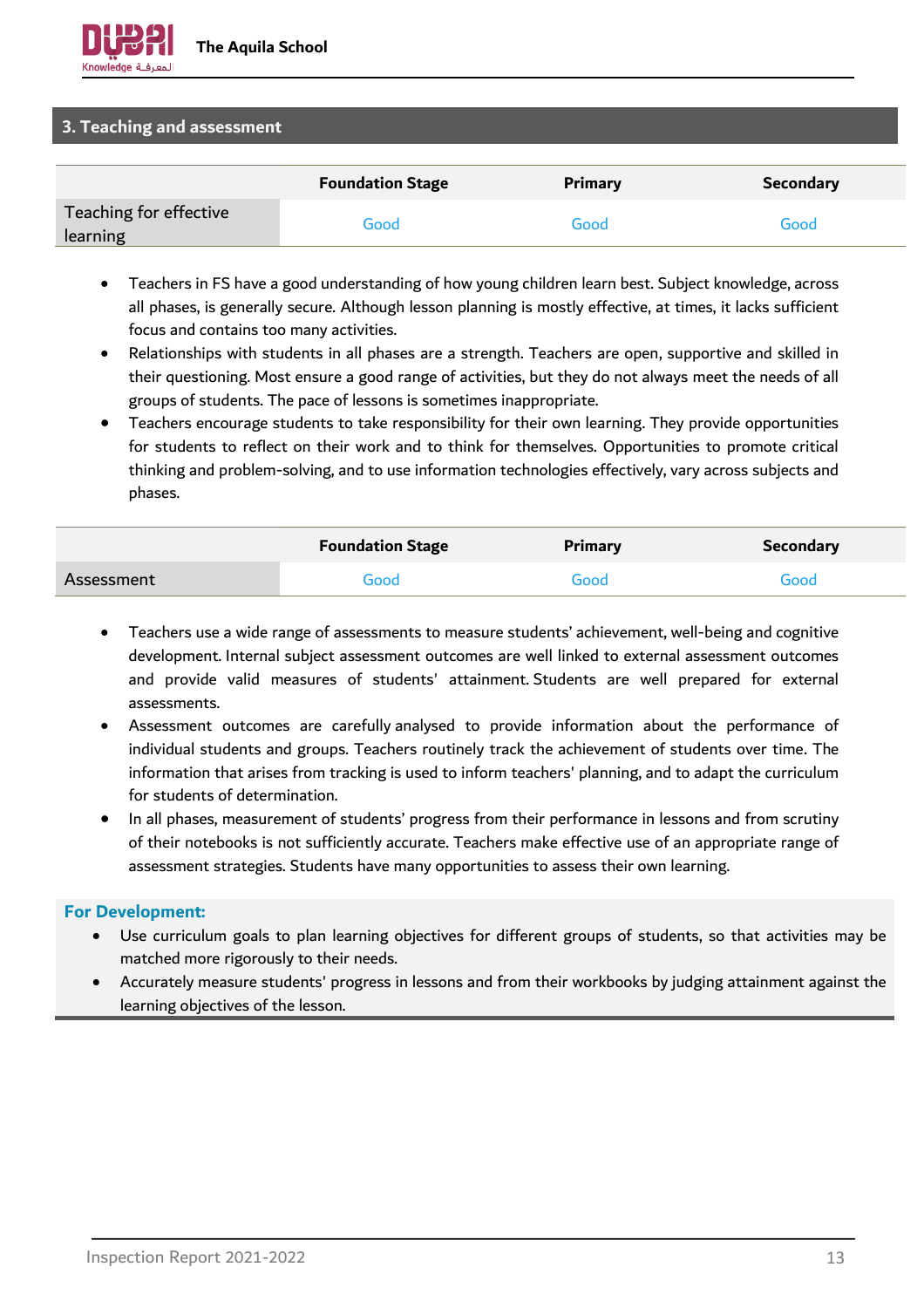

### **4. Curriculum**

|                                         | <b>Foundation Stage</b> | Primary | <b>Secondary</b> |
|-----------------------------------------|-------------------------|---------|------------------|
| Curriculum design and<br>implementation | Good                    | Good    | Good             |

- The school meets the requirements of the National Curriculum for England. It is mainly well organised and provides continuity as students move through the school. Spanish is taught, but the time allocated is too brief to ensure that students learn the subject in sufficient depth.
- Links between subjects are secure. There is some, but not enough, planned guidance to prepare students for the next stage of education or for future careers. The school also provides suitable alternative vocational pathways for students.
- The school has a systematic programme of curriculum review to ensure continuity, breadth and balance for students as they move from year to year.

|                       | <b>Foundation Stage</b> | <b>Primary</b> | <b>Secondary</b> |
|-----------------------|-------------------------|----------------|------------------|
| Curriculum adaptation | Good                    | Good           | Good             |

- The school attempts to modify the curriculum to meet the needs of all students. However, it does not implement suitable modifications for the highest-achieving students, or for students of determination. Students whose first language is not English receive effective support.
- There are good links with organisations that provide opportunities for students to join in innovative and enterprise activities. A broad range of extra-curricular activities enriches learning and enhances personal and social development for those who participate.
- The school provides many opportunities for students to learn about UAE values and culture, and to celebrate national events. Students are from many different world cultures. They receive some opportunities to learn about these other world cultures, but not enough.

- Ensure that the learning needs of all students are met.
- Expand guidance opportunities to prepare students for the next stage of their education or for future careers. Increase the opportunities for students to learn about the wide range of cultures represented in the school.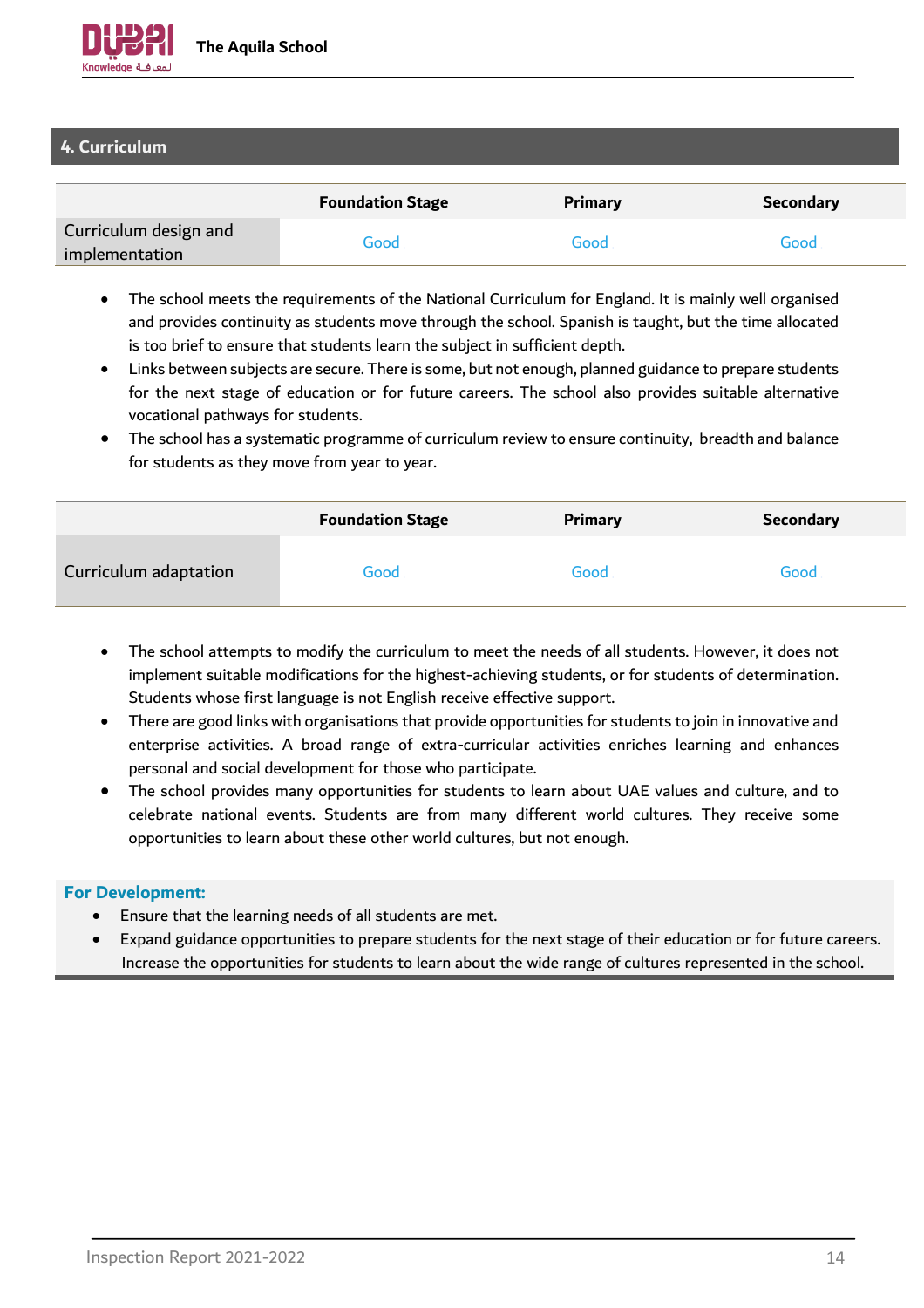

#### **5. The protection, care, guidance and support of students**

|                                                                                        | <b>Foundation Stage</b> | Primary   | <b>Secondary</b> |
|----------------------------------------------------------------------------------------|-------------------------|-----------|------------------|
| Health and safety,<br>including arrangements for<br>child protection /<br>safeguarding | Very good               | Very good | Very good        |

- The school has comprehensive policies and procedures to ensure that the care, welfare and safeguarding of all students are implemented effectively and consistently. All staff play an active role in ensuring the safety and well-being of all students.
- The highly-effective procedures and monitoring arrangements to keep students safe at all times are particular strengths. The premises permit access for all groups of students. The promotion of students' understanding of health and well-being is very evident and effective throughout the school.
- Detailed maintenance records are kept for the buildings and facilities. There are clear procedures for the reporting of any concerns. Risk assessments are conducted regularly. All reported issues are quickly addressed. Completion dates of works undertaken are not recorded in the monthly log.

|                  | <b>Foundation Stage</b> | Primary | <b>Secondary</b> |
|------------------|-------------------------|---------|------------------|
| Care and support | Good                    | Good    | Good             |

- The relationships between teachers and students are very positive. Systems and procedures for managing behaviour are well established. They are used consistently by most teachers. Expectations for behaviour are high. Consequently, in all phases, most students behave very well.
- Procedures for the identification of students of determination and those who are gifted and talented are effective. The school provides appropriate support for most students of determination. The majority of these students make only adequate personal and academic progress.
- The well-being and personal development of students is effectively monitored. High-quality guidance and support are offered to students and extended to their families when needed. The school's approach to managing attendance and punctuality is very effective.

#### **For Development:**

• Improve the quality of provision for students of determination and their personal and academic progress.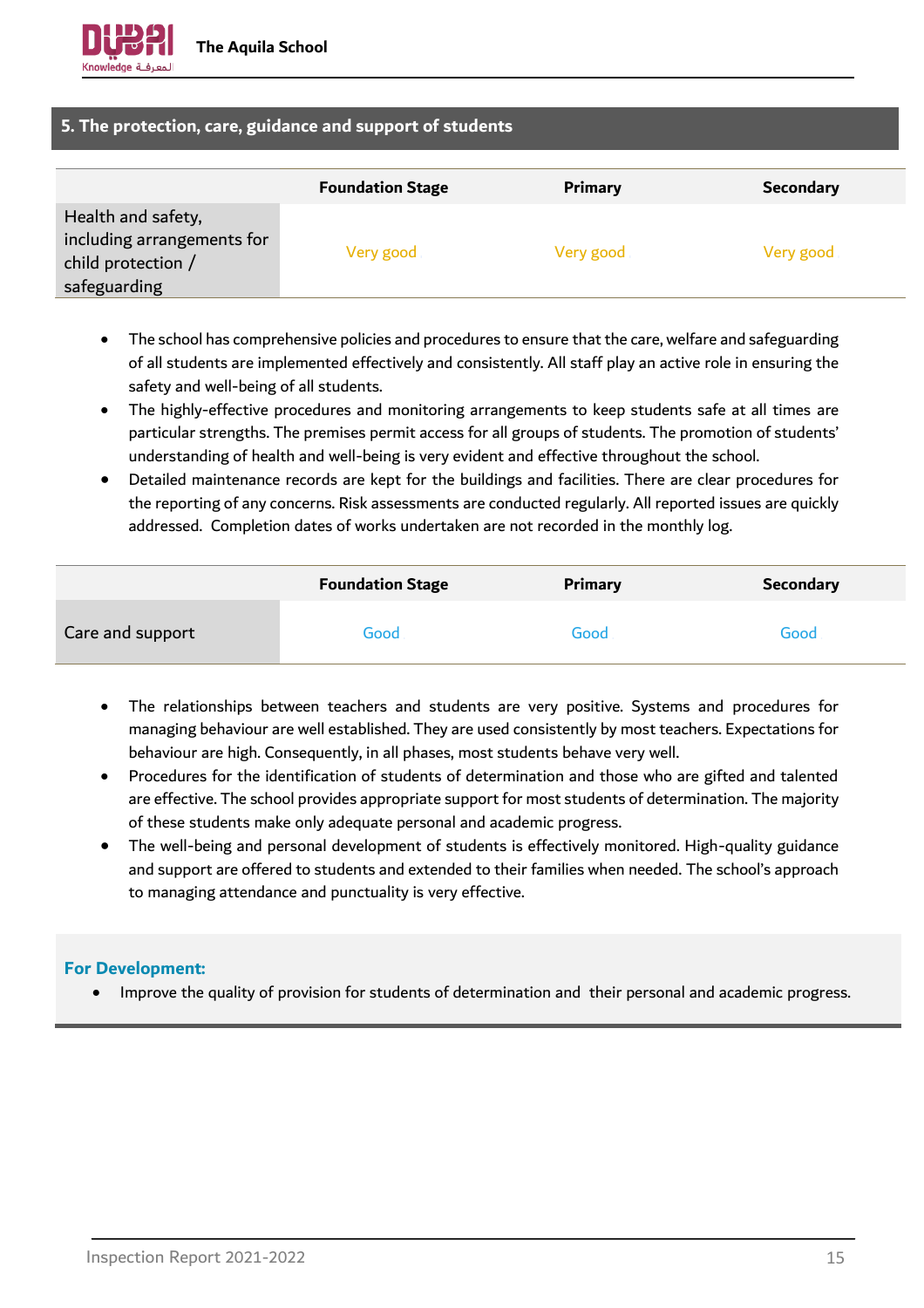

#### **Inclusion of students of determination**

**Provision and outcomes for students of determination** and the acceptable

- Governors and leaders communicate an inclusive ethos that is reflected in the diversity of abilities and starting points of the students. The school's provision for students of determination requires extension and accountability processes are underdeveloped.
- Appropriate systems accurately identify the needs of students of determination. Individual education plans, strategies and success criteria require development. They do not give teachers sufficient guidance on how to address barriers to students' learning.
- The school works closely with parents of students of determination and keeps them informed regularly of their children's progress. Parents' involvement and feedback contribute positively to the quality of provision.
- Support provided by specialist assistants is mostly consistent in quality and impact. Too often, class teachers monitor the progress of students of determination inadequately. They are therefore limited in their ability to apply supportive approaches, to clarify misconceptions or to promote students' progress.
- Lesson plans in mainstream classes do not consistently provide appropriately differentiated learning activities or learning objectives. Consequently, lessons do not always meet the needs of students of determination, whose rates of progress are uneven.

- Improve the quality of individual education plans so that teachers can meet students' needs more effectively, and can measure students' progress more accurately.
- Ensure that teachers monitor students' progress carefully and inform the inclusion team of any support which they may require.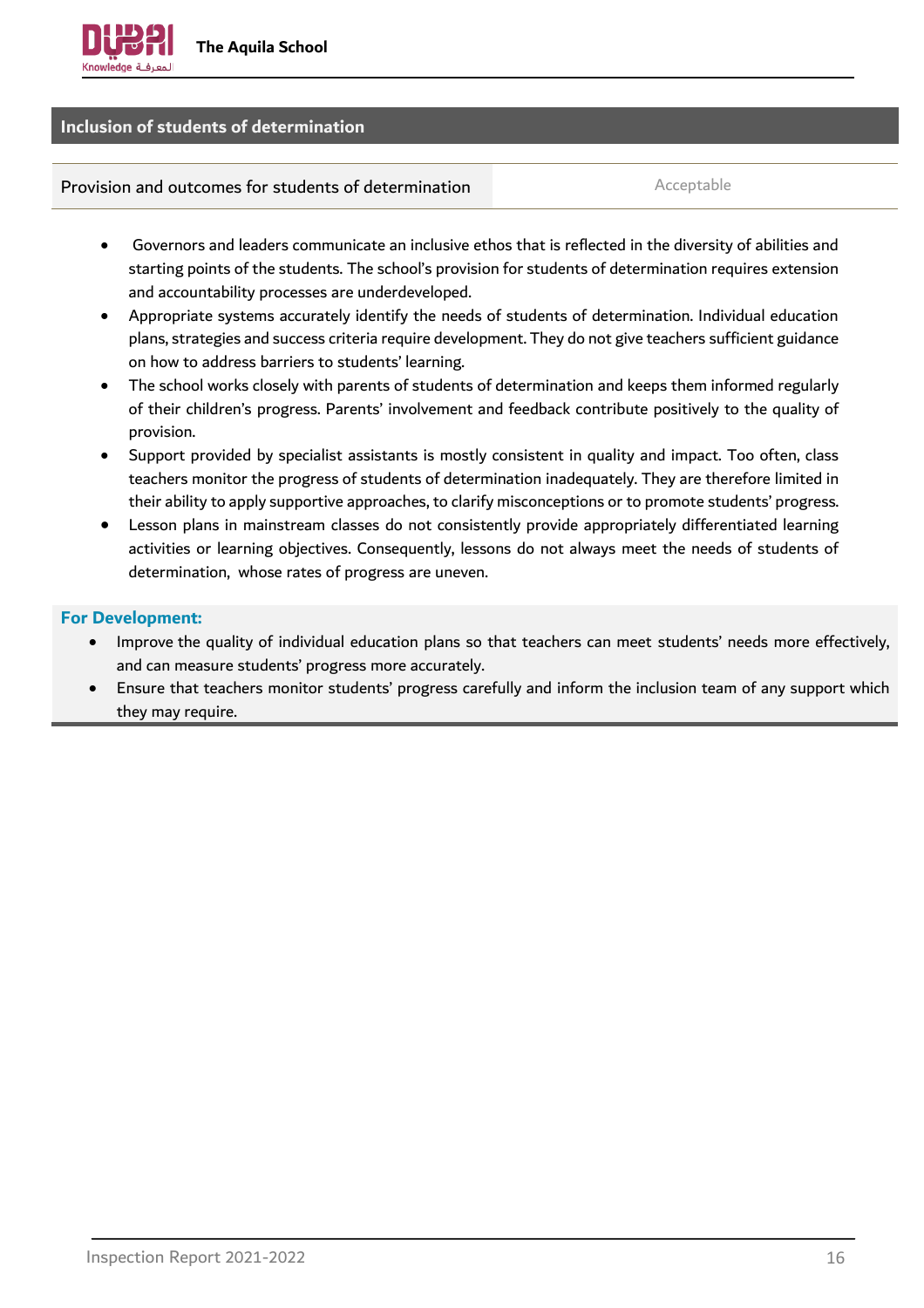#### **6. Leadership and management**

| The effectiveness of leadership                 | Good      |
|-------------------------------------------------|-----------|
| School self-evaluation and improvement planning | Good      |
| Parents and the community                       | Good      |
| Governance                                      | Good      |
| Management, staffing, facilities and resources  | Very good |

- The senior leaders, well led by the principal, share a deep commitment to the school. They set a clear direction and promote a vision that is communicated to, and shared by, the whole school community. They are effective in establishing a positive climate for learning. They have been successful in meeting the challenges of managing a developing school through the extra difficulties of the recent pandemic. They have maintained consistently good outcomes throughout the school.
- Systematic self-evaluation and regular monitoring of teaching and learning are integral parts of the school's improvement planning processes. Although planning is successfully geared towards promoting improvement in students' achievement, there remains scope for improvement in some subjects. Middle leaders are not sufficiently involved in ensuring progress towards achieving improvement goals. Developments in the school are managed carefully with a clear focus on realistic timescales. The setting of appropriate targets is sometimes less secure. Most staff in the school are actively involved in promoting strategies for improvement.
- Parents have many opportunities to contribute to the direction of the school. They welcome the regular surveys. They feel that their opinions are listened to and taken into account. Parents of all groups of students value the range of ways in which they learn about their children's development. Community, local, national and international partnerships have been sustained, to good effect for some students, even during the pandemic. The school is seeking to develop these opportunities for more students.
- The governing board includes representation from the school community, including parents. It meets regularly and seeks the views of most interest groups. Members of the governing board bring a range of expertise and knowledge. They use information on students' attainment to discuss the school's performance with senior leaders. As a result of their understanding of the work of the school, governors exert a positive and direct impact on its overall performance.
- Almost all aspects of the day-to-day management of the school are very well organised and have a positive impact on students' development. Procedures and routines are very effective. The school is staffed appropriately to fulfil its mission and vision. All staff are suitably qualified. The premises are of high quality. Specialist facilities for teaching and learning are designed to allow access to all. The wellresourced environment is conducive to effective teaching and learning.

- Raise attainment in all subject areas, particularly in Arabic.
- Develop the capacity of middle leadership in the school.
- Improve target-setting in the school improvement plan.